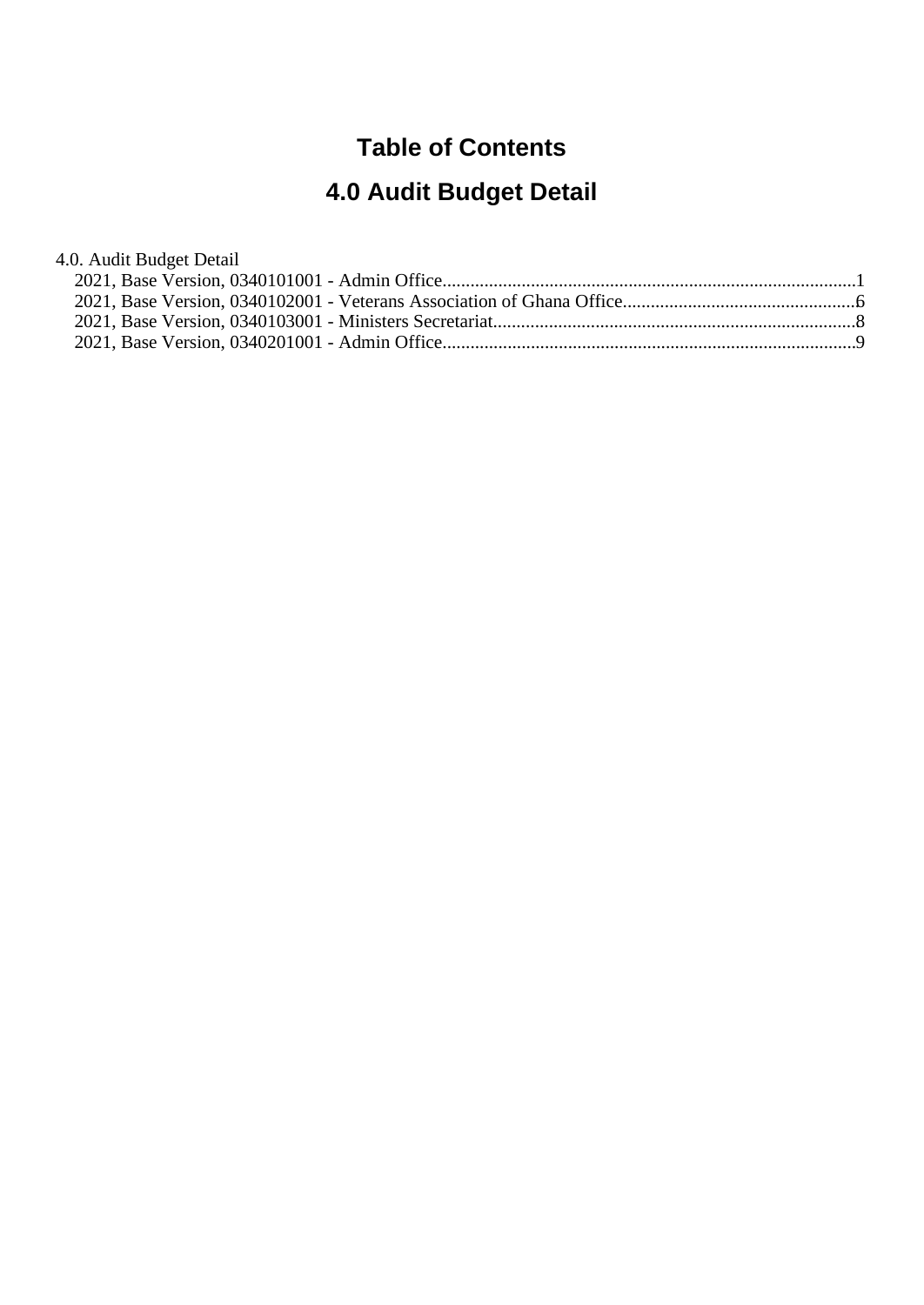<span id="page-1-0"></span>

| 0340101001 - Admin Office                                                      | 3,967,215 |
|--------------------------------------------------------------------------------|-----------|
| 11001 - Central GoG & CF                                                       | 3,967,215 |
| 450101 - 16.4 reduce illicit fin. & arms flows, recover & return stolen assets | 962,060   |
| 03401 - Management And Administration                                          | 962,060   |
| 03401002 - Finance                                                             | 498,630   |
| <b>Unspecified Project</b>                                                     | 498,630   |
| 085101 - Internal management of the organisation                               | 247,927   |
| 22102 - Utilities                                                              | 43,502    |
| 2210201 - Electricity charges                                                  | 14,001    |
| 2210202 - Water                                                                | 14,001    |
| 2210203 - Telecommunications                                                   | 15,000    |
| 2210204 - Postal Charges                                                       | 500       |
| 22103 - General Cleaning                                                       | 9,606     |
| 2210301 - Cleaning Materials                                                   | 6,373     |
| 2210302 - Contract Cleaning Service Charges                                    | 3,233     |
| 22105 - Travel and Transport                                                   | 53,392    |
| 2210502 - Maintenance and Repairs - Official Vehicles                          | 23,198    |
| 2210505 - Running Cost - Official Vehicles                                     | 14,193    |
| 2210509 - Other Travel and Transportation                                      | 16,000    |
| 22106 - Repairs and Maintenance                                                | 47,105    |
| 2210603 - Repairs of Office Buildings                                          | 9,731     |
| 2210605 - Maintenance of Machinery and Plant                                   | 18,305    |
| 2210606 - Maintenance of General Equipment                                     | 19,069    |
| 22107 - Training, Seminar and Conference Cost                                  | 59,023    |
| 2210706 - Library and Subscription                                             | 5,490     |
| 2210709 - Seminars/Conferences/Workshops - Domestic                            | 53,532    |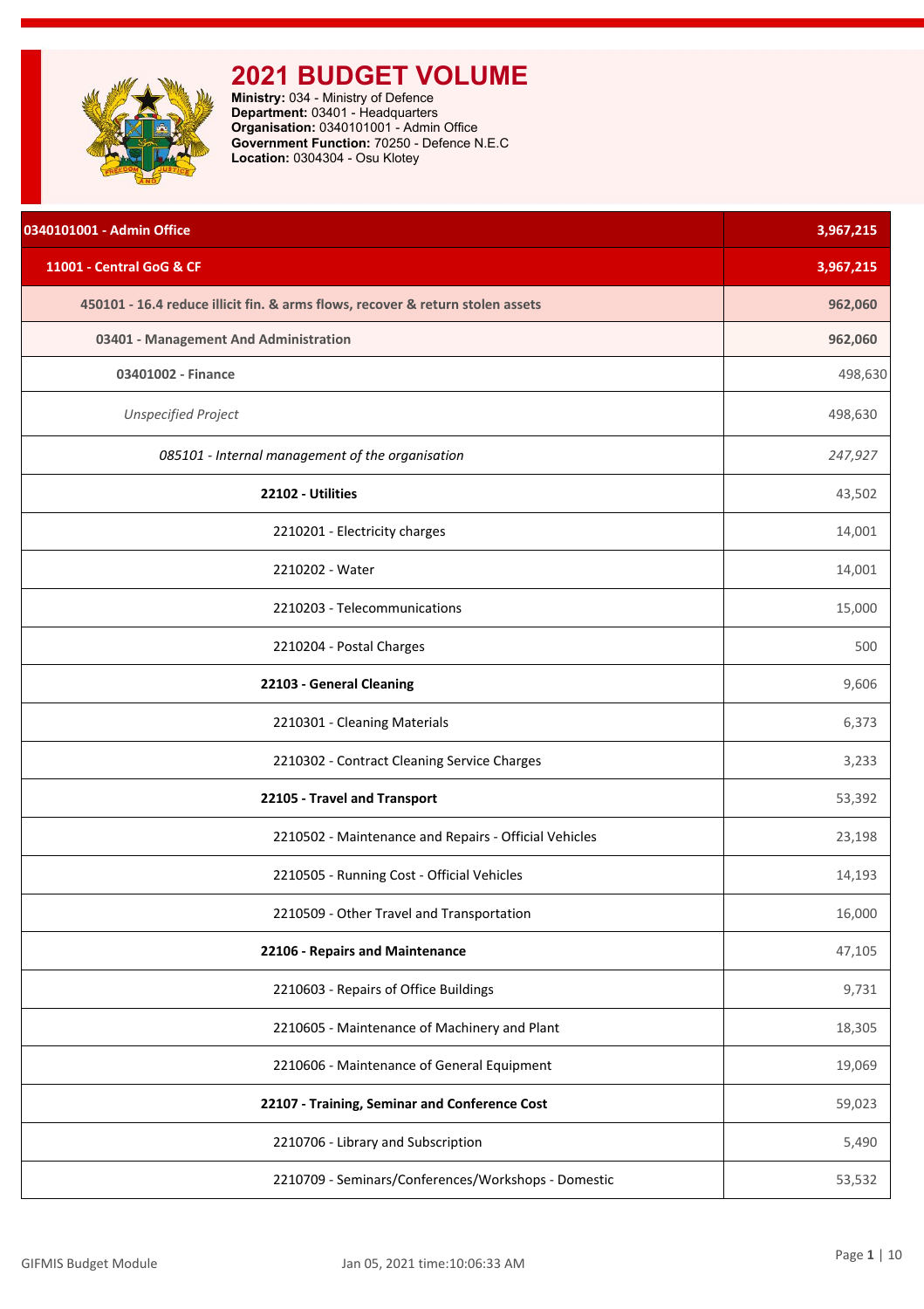

| 22109 - Special Services                                | 31,570  |
|---------------------------------------------------------|---------|
| 2210907 - Canteen Services                              | 31,570  |
| 27311 - Employer social benefits in cash                | 3,730   |
| 2731103 - Refund of Medical Expenses                    | 3,730   |
| 085103 - Procurement of Office supplies and consumables | 138,996 |
| 22101 - Materials and Office Consumables                | 138,996 |
| 2210101 - Printed Material and Stationery               | 71,187  |
| 2210102 - Office Facilities, Supplies and Accessories   | 44,027  |
| 2210103 - Refreshment Items                             | 16,919  |
| 2210104 - Medical Supplies                              | 6,863   |
| 085301 - Budget Preparation                             | 43,609  |
| 22107 - Training, Seminar and Conference Cost           | 43,609  |
| 2210709 - Seminars/Conferences/Workshops - Domestic     | 43,609  |
| 085302 - Budget Performance Reporting                   | 27,899  |
| 22107 - Training, Seminar and Conference Cost           | 27,899  |
| 2210709 - Seminars/Conferences/Workshops - Domestic     | 27,899  |
| 085402 - Tendering Activities                           | 10,981  |
| 22107 - Training, Seminar and Conference Cost           | 10,981  |
| 2210709 - Seminars/Conferences/Workshops - Domestic     | 10,981  |
| 085501 - Internal Audit Operations                      | 6,863   |
| 22107 - Training, Seminar and Conference Cost           | 6,863   |
| 2210709 - Seminars/Conferences/Workshops - Domestic     | 6,863   |
| 085502 - External Audit Operations                      | 8,236   |
| 22107 - Training, Seminar and Conference Cost           | 8,236   |
| 2210709 - Seminars/Conferences/Workshops - Domestic     | 8,236   |
| 085903 - Preparation of Financial Reports               | 14,119  |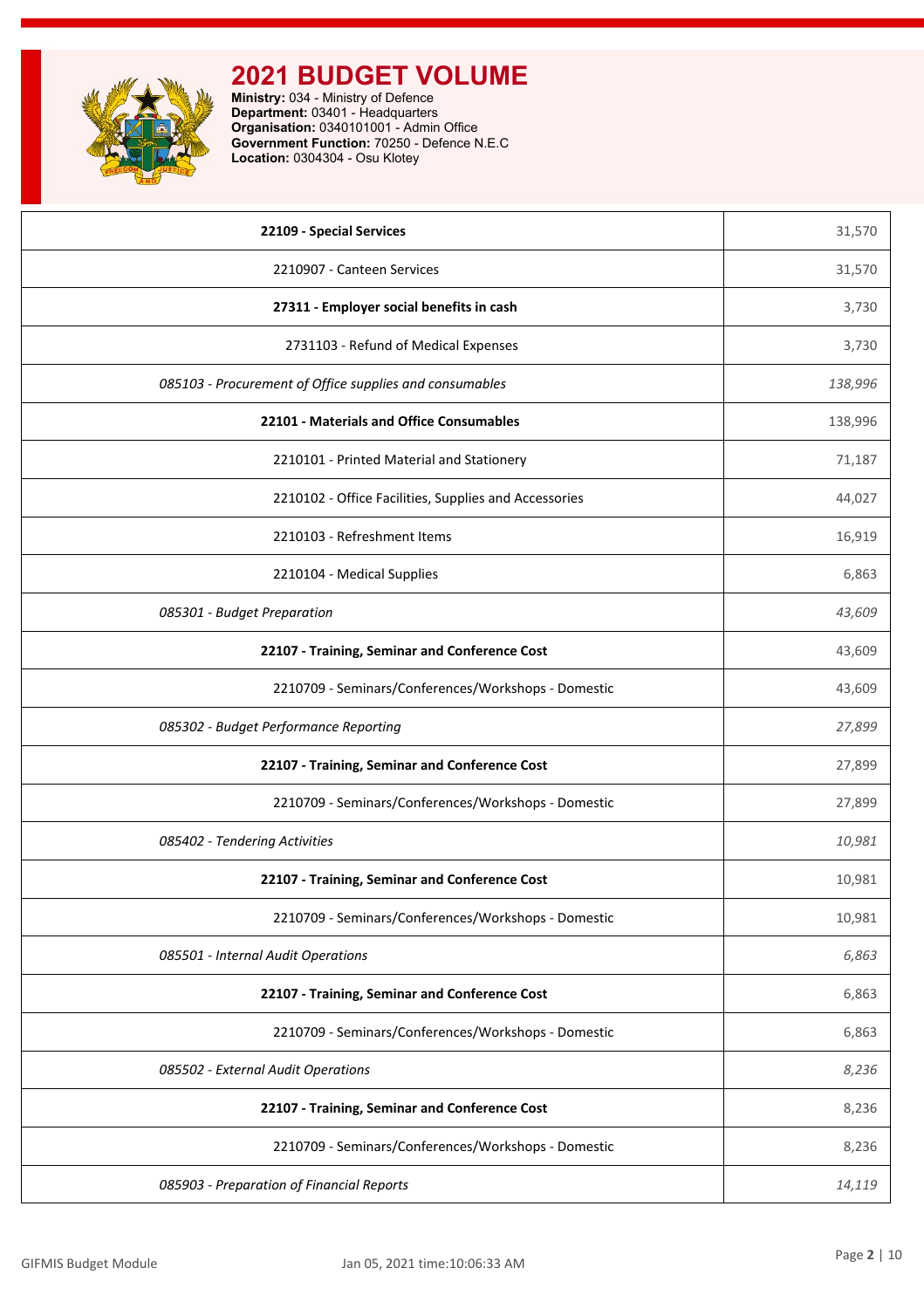| 22107 - Training, Seminar and Conference Cost                       | 14,119  |
|---------------------------------------------------------------------|---------|
| 2210709 - Seminars/Conferences/Workshops - Domestic                 | 14,119  |
| 03401003 - Human Resource                                           | 127,710 |
| <b>Unspecified Project</b>                                          | 127,710 |
| 085205 - Personnel and Staff Management                             | 48,795  |
| 22107 - Training, Seminar and Conference Cost                       | 48,795  |
| 2210709 - Seminars/Conferences/Workshops - Domestic                 | 48,795  |
| 085206 - Manpower Skills Development                                | 78,915  |
| 22107 - Training, Seminar and Conference Cost                       | 46,701  |
| 2210709 - Seminars/Conferences/Workshops - Domestic                 | 10,808  |
| 2210710 - Staff Development                                         | 35,894  |
| 22108 - Consultancy Expenses                                        | 32,213  |
| 2210801 - Local Consultants Fees (Companies)                        | 32,213  |
| 03401004 - Policy Planning; Monitoring And Evaluation               | 251,570 |
| <b>Unspecified Project</b>                                          | 251,570 |
| 085601 - Planning and Policy Formulation                            | 20,000  |
| 22107 - Training, Seminar and Conference Cost                       | 20,000  |
| 2210709 - Seminars/Conferences/Workshops - Domestic                 | 20,000  |
| 085602 - Publication and dissemination of Policies and Programmes   | 33,178  |
| 22107 - Training, Seminar and Conference Cost                       | 33,178  |
| 2210709 - Seminars/Conferences/Workshops - Domestic                 | 33,178  |
| 085603 - Policies and Programme Review Activities                   | 198,392 |
| 22107 - Training, Seminar and Conference Cost                       | 198,392 |
| 2210709 - Seminars/Conferences/Workshops - Domestic                 | 198,392 |
| 03401005 - Defence Cooperation, Research And Information Management | 84,150  |
| <b>Unspecified Project</b>                                          | 84,150  |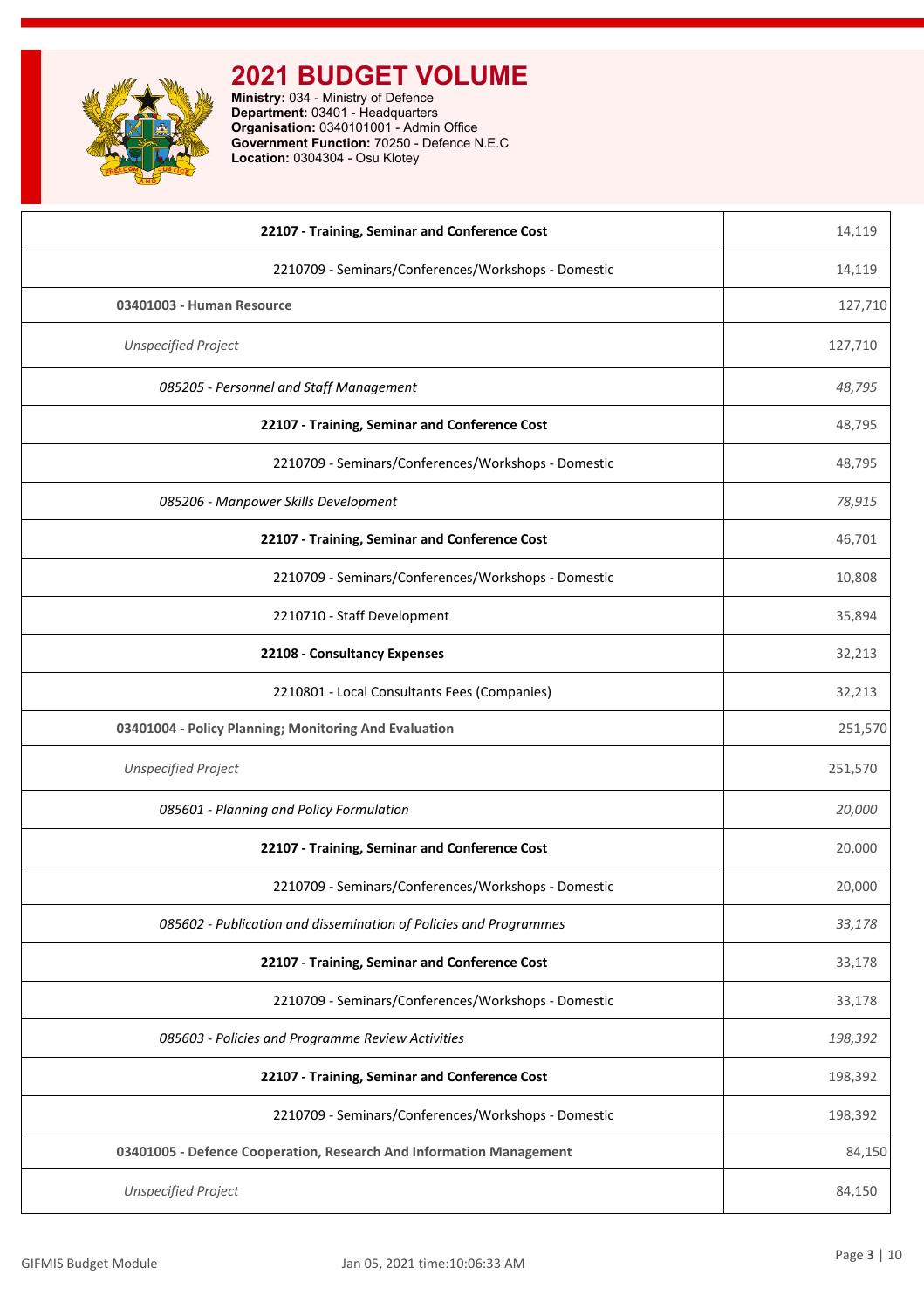| 085801 - Research and Development                                    | 84,150    |
|----------------------------------------------------------------------|-----------|
| 22107 - Training, Seminar and Conference Cost                        | 57,664    |
| 2210702 - Seminars/Conferences/Workshops/Meetings Expenses - Foreign | 24,585    |
| 2210706 - Library and Subscription                                   | 8,526     |
| 2210709 - Seminars/Conferences/Workshops - Domestic                  | 24,552    |
| 22108 - Consultancy Expenses                                         | 26,486    |
| 2210801 - Local Consultants Fees (Companies)                         | 26,486    |
| <b>Unspecified Policy</b>                                            | 3,005,155 |
| 03401 - Management And Administration                                | 3,005,155 |
| 03401002 - Finance                                                   | 3,002,728 |
| <b>Unspecified Project</b>                                           | 3,002,728 |
| <b>Unspecified Operations</b>                                        | 3,002,728 |
| 2111001 - Established Post                                           | 675,018   |
| 21112 - Other Allowances                                             | 2,327,710 |
| 2111203 - Car Maintenance Allowance                                  | 3,150     |
| 2111213 - Watchman Allowance                                         | 14,435    |
| 2111223 - Basic PE Related Allowances                                | 1,965,984 |
| 2111225 - Boards / Committees Allownace                              | 186,300   |
| 2111226 - Duty Allowance                                             | 16,000    |
| 2111227 - Clothing Allowance                                         | 10,815    |
| 2111233 - Entertainment Allowance                                    | 11,415    |
| 2111234 - Fuel Allowance                                             | 30,645    |
| 2111236 - Housing Subsidy/Allowance                                  | 11,963    |
| 2111238 - Overtime Allowance                                         | 19,987    |
| 2111242 - Travel Allowance                                           | 22,500    |
| 2111245 - Domestic Servants Allowance                                | 22,042    |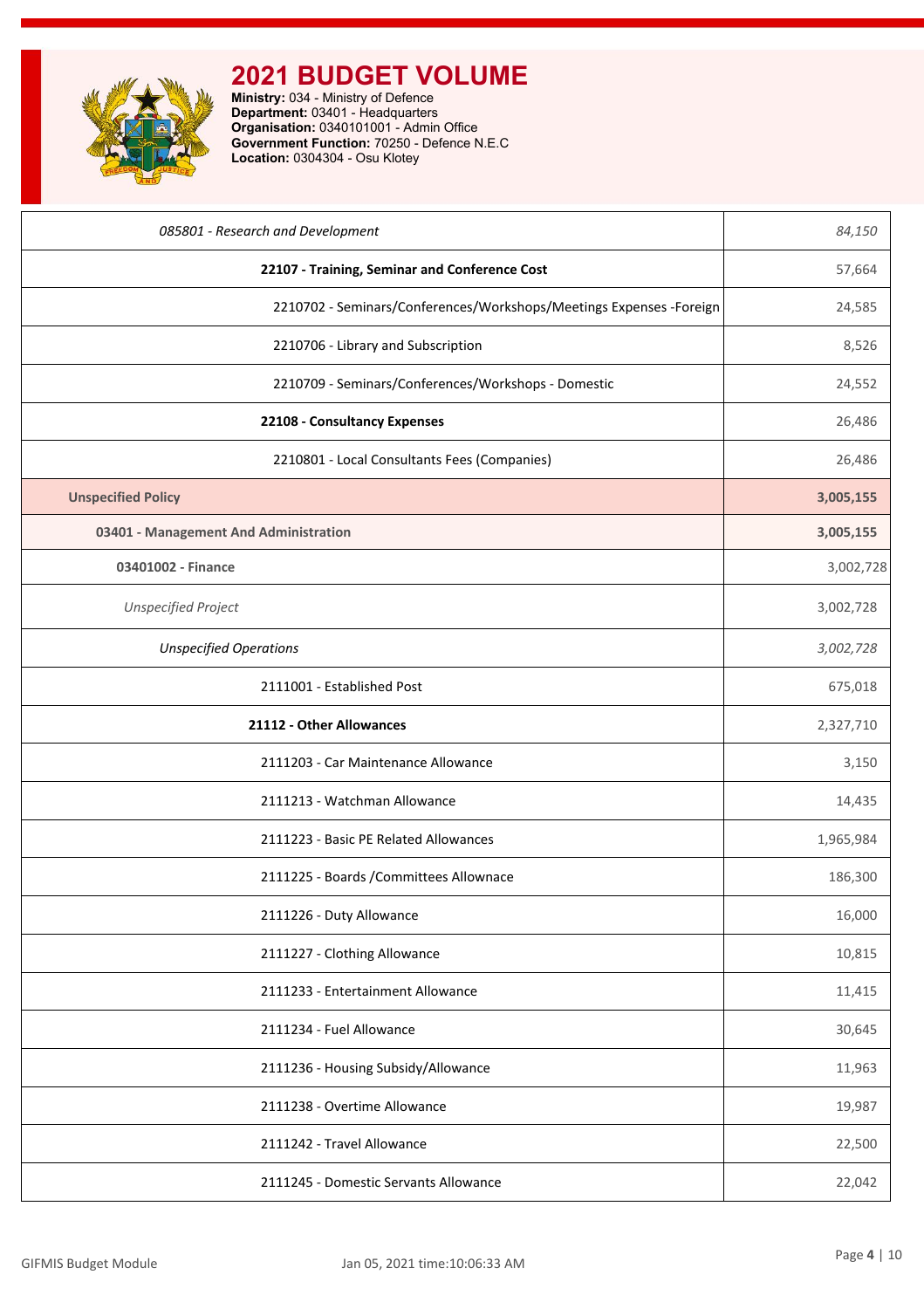

| 2111247 - Utility Allowance   | 12,474 |
|-------------------------------|--------|
| 03401006 - Veterans Affairs   | 2,427  |
| <b>Unspecified Project</b>    | 2,427  |
| <b>Unspecified Operations</b> | 2,427  |
| 2111001 - Established Post    | 2,427  |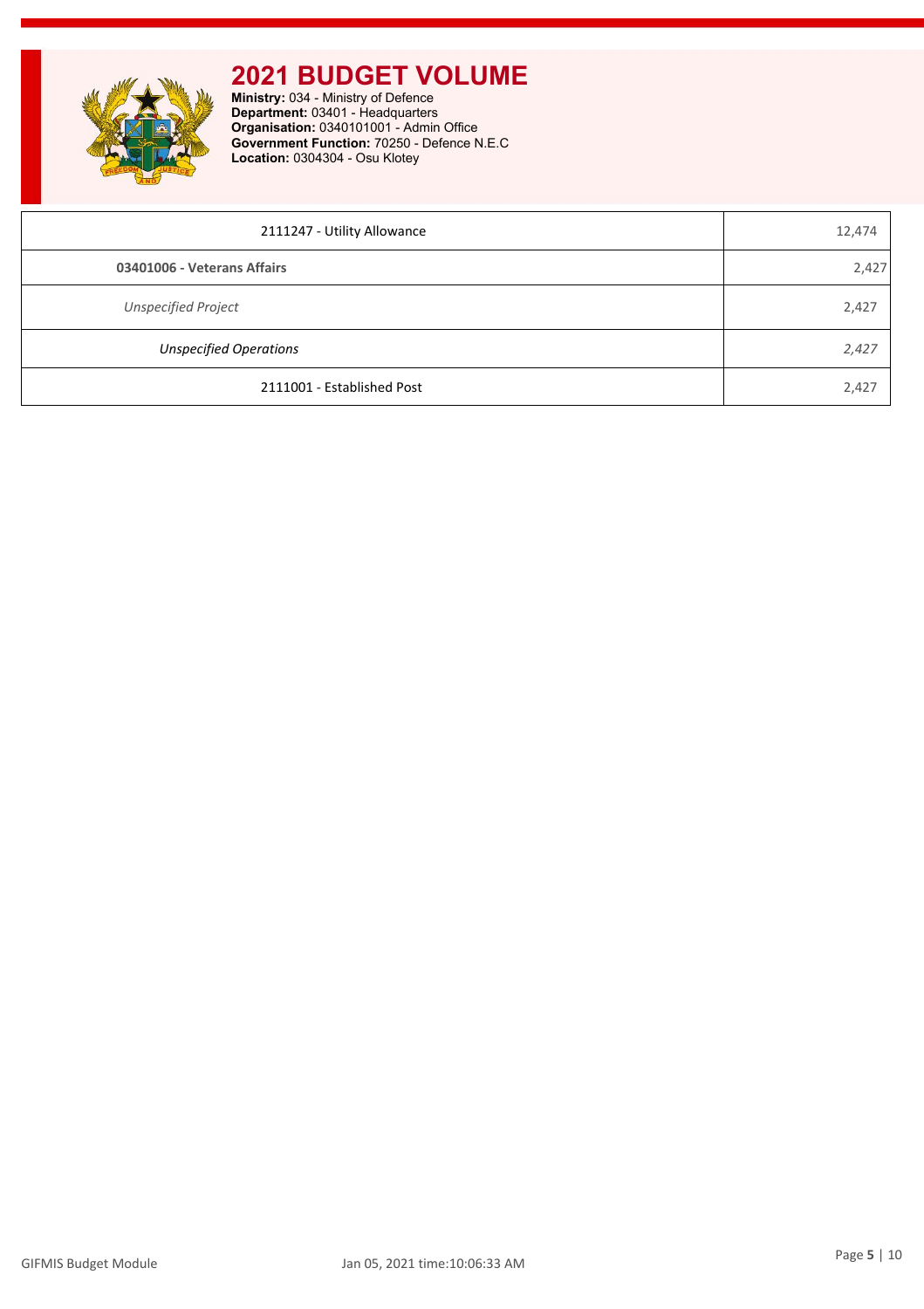<span id="page-6-0"></span>

| 0340102001 - Veterans Association of Ghana Office                              | 259,210 |
|--------------------------------------------------------------------------------|---------|
| 11001 - Central GoG & CF                                                       | 259,210 |
| 450101 - 16.4 reduce illicit fin. & arms flows, recover & return stolen assets | 18,150  |
| 03401 - Management And Administration                                          | 18,150  |
| 03401006 - Veterans Affairs                                                    | 18,150  |
| <b>Unspecified Project</b>                                                     | 18,150  |
| 034002 - Veteran adminstration activities                                      | 18,150  |
| 22101 - Materials and Office Consumables                                       | 1,164   |
| 2210101 - Printed Material and Stationery                                      | 1,164   |
| 22102 - Utilities                                                              | 1,164   |
| 2210205 - Sanitation Charges                                                   | 1,164   |
| 22103 - General Cleaning                                                       | 1,164   |
| 2210301 - Cleaning Materials                                                   | 1,164   |
| 22105 - Travel and Transport                                                   | 913     |
| 2210502 - Maintenance and Repairs - Official Vehicles                          | 913     |
| 22107 - Training, Seminar and Conference Cost                                  | 4,110   |
| 2210709 - Seminars/Conferences/Workshops - Dome                                | 4,110   |
| 22109 - Special Services                                                       | 9,634   |
| 2210902 - Official Celebrations                                                | 9,634   |
| <b>Unspecified Policy</b>                                                      | 241,060 |
| 03401 - Management And Administration                                          | 241,060 |
| 03401006 - Veterans Affairs                                                    | 241,060 |
| <b>Unspecified Project</b>                                                     | 241,060 |
| <b>Unspecified Operations</b>                                                  | 241,060 |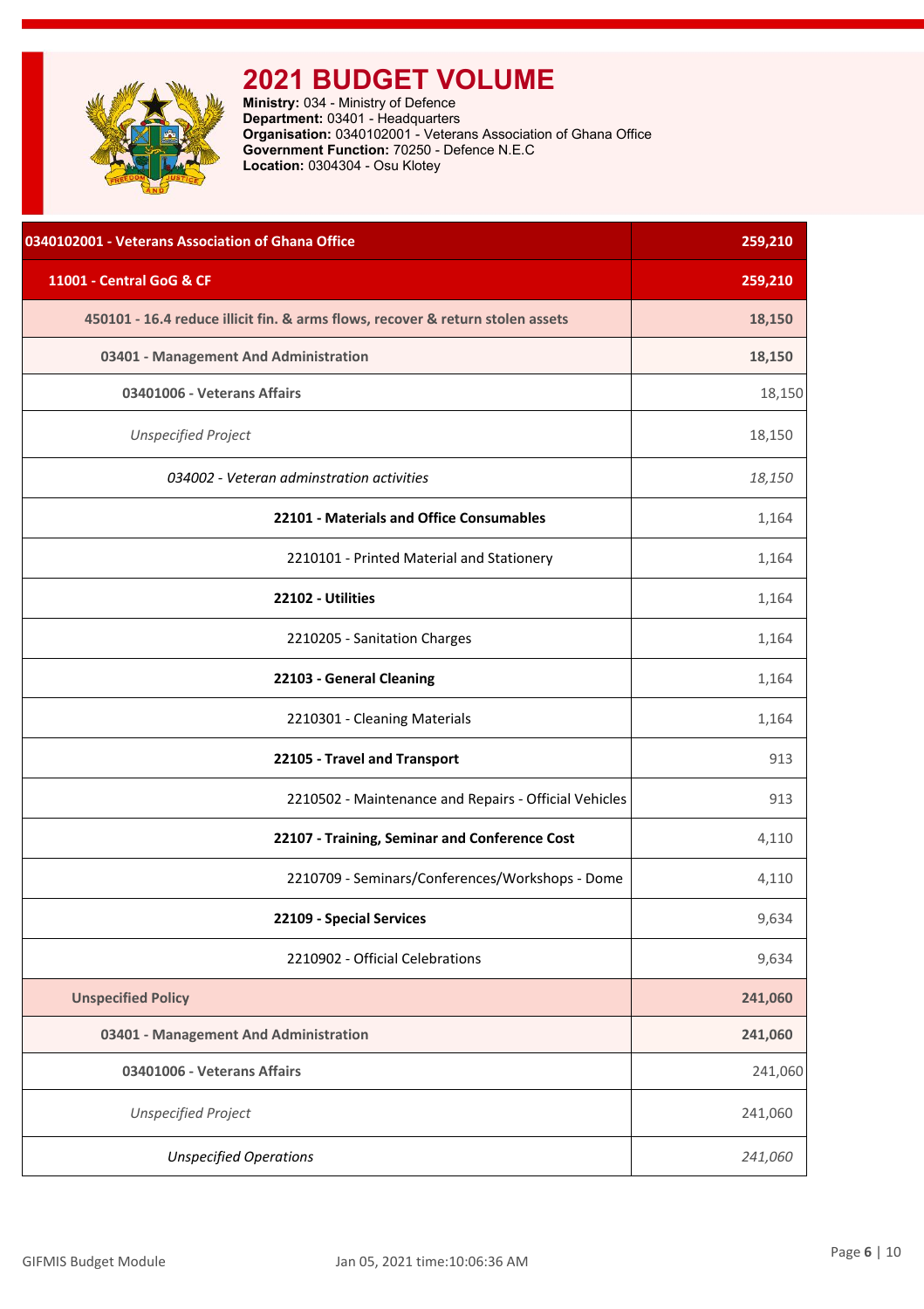

| 2111001 - Established Post                     | 169,977 |
|------------------------------------------------|---------|
| 21112 - Other Allowances                       | 71,083  |
| 2111212 - Commuted Leave Allowance             | 3,300   |
| 2111215 - Rations                              | 3,338   |
| 2111221 - Training Allowance                   | 2,200   |
| 2111225 - Boards / Committees Allownace        | 39,840  |
| 2111227 - Clothing Allowance                   | 16,250  |
| 2111233 - Entertainment Allowance              | 330     |
| 2111238 - Overtime Allowance                   | 825     |
| 2111241 - Per Diem and Inconvenience Allowance | 5,000   |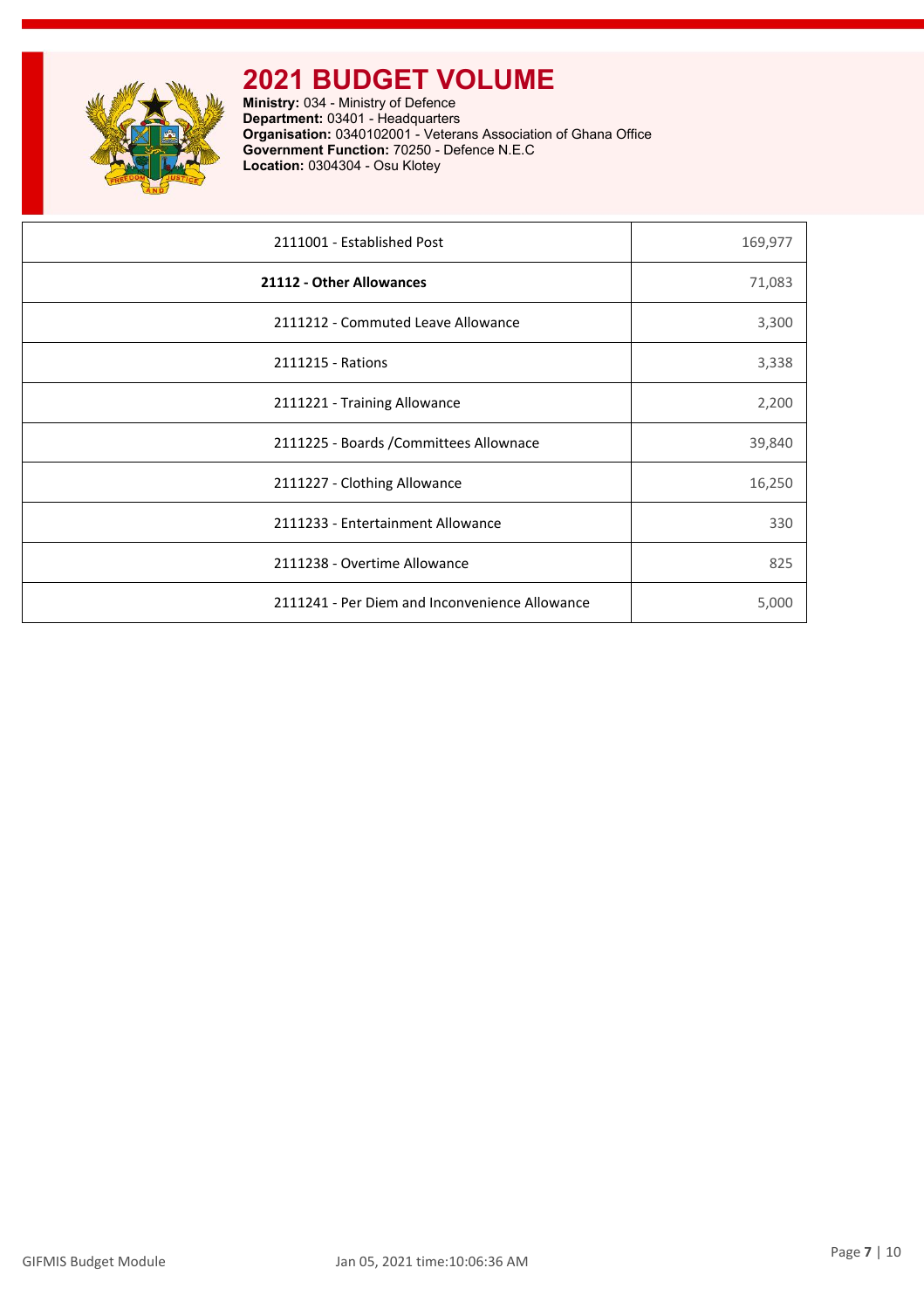<span id="page-8-0"></span>

| 0340103001 - Ministers Secretariat                                             | 119,790 |
|--------------------------------------------------------------------------------|---------|
| 11001 - Central GoG & CF                                                       | 119,790 |
| 450101 - 16.4 reduce illicit fin. & arms flows, recover & return stolen assets | 119,790 |
| 03401 - Management And Administration                                          | 119,790 |
| 03401001 - General Administration                                              | 119,790 |
| <b>Unspecified Project</b>                                                     | 119,790 |
| 034001 - Special Operational Logistics                                         | 119,790 |
| 22105 - Travel and Transport                                                   | 60,792  |
| 2210505 - Running Cost - Official Vehicles                                     | 9,405   |
| 2210509 - Other Travel and Transportation                                      | 8,326   |
| 2210510 - Other Night allowances                                               | 11,101  |
| 2210515 - Foreign Travel Cost and Expenses                                     | 31,961  |
| 22107 - Training, Seminar and Conference Cost                                  | 58,998  |
| 2210705 - Hotel Accommodation                                                  | 41,092  |
| 2210709 - Seminars/Conferences/Workshops - Dome                                | 17,906  |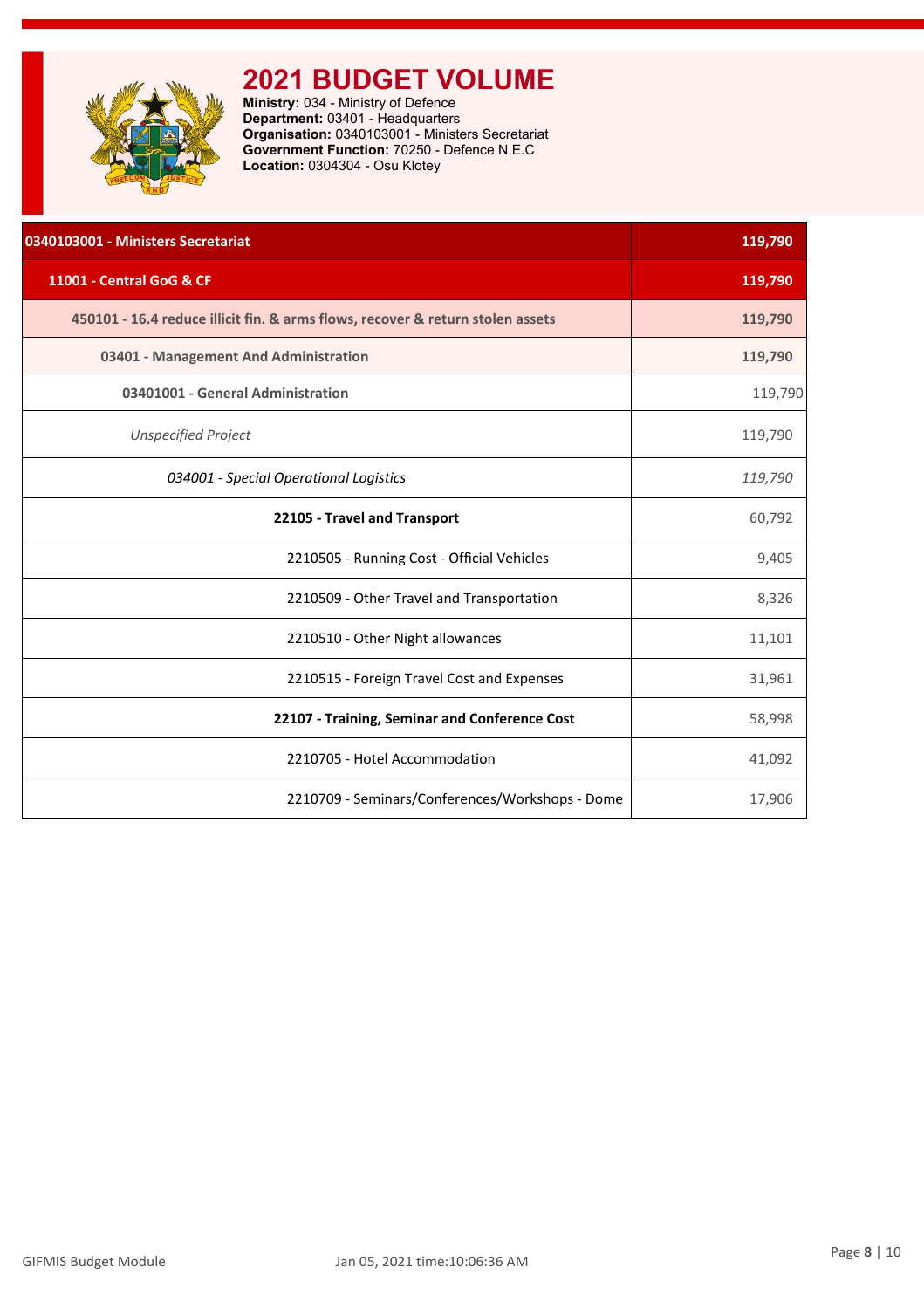<span id="page-9-0"></span>

**Ministry:** 034 - Ministry of Defence **Department:** 03402 - Ghana Armed Forces **Organisation:** 0340201001 - Admin Office **Government Function:** 70210 - Military Defence **Location:** 0304304 - Osu Klotey

| 0340201001 - Admin Office                                                      | 357,989,271 |
|--------------------------------------------------------------------------------|-------------|
| 11001 - Central GoG & CF                                                       | 352,624,163 |
| 450101 - 16.4 reduce illicit fin. & arms flows, recover & return stolen assets | 28,228,395  |
| 03402- Ghana Armed Forces                                                      | 28,228,395  |
| 03402001 - General Headquarters (Armed Forces Administration)                  | 28,228,395  |
| <b>Unspecified Project</b>                                                     | 28,228,395  |
| 034003 - Land, Sea and Air operations                                          | 10,567,589  |
| 22101 - Materials and Office Consumables                                       | 10,530,068  |
| 2210105 - Drugs                                                                | 1,486,435   |
| 2210116 - Chemicals and Consumables                                            | 9,043,633   |
| 31122 - Other machinery and equipment                                          | 37,521      |
| 3112216 - Security Equipment                                                   | 37,521      |
| 085205 - Personnel and Staff Management                                        | 17,660,806  |
| 31111 - Residential Buildings                                                  | 17,660,806  |
| 3111158 - WIP-Barracks                                                         | 17,660,806  |
| <b>Unspecified Policy</b>                                                      | 324,395,768 |
| 03402- Ghana Armed Forces                                                      | 324,395,768 |
| 03402001 - General Headquarters (Armed Forces Administration)                  | 324,395,768 |
| <b>Unspecified Project</b>                                                     | 324,395,768 |
| <b>Unspecified Operations</b>                                                  | 324,395,768 |
| 2111001 - Established Post                                                     | 73,601,148  |
| 21112 - Other Allowances                                                       | 250,794,619 |
| 2111215 - Rations                                                              | 36,070,053  |
| 2111227 - Clothing Allowance                                                   | 4,515,787   |